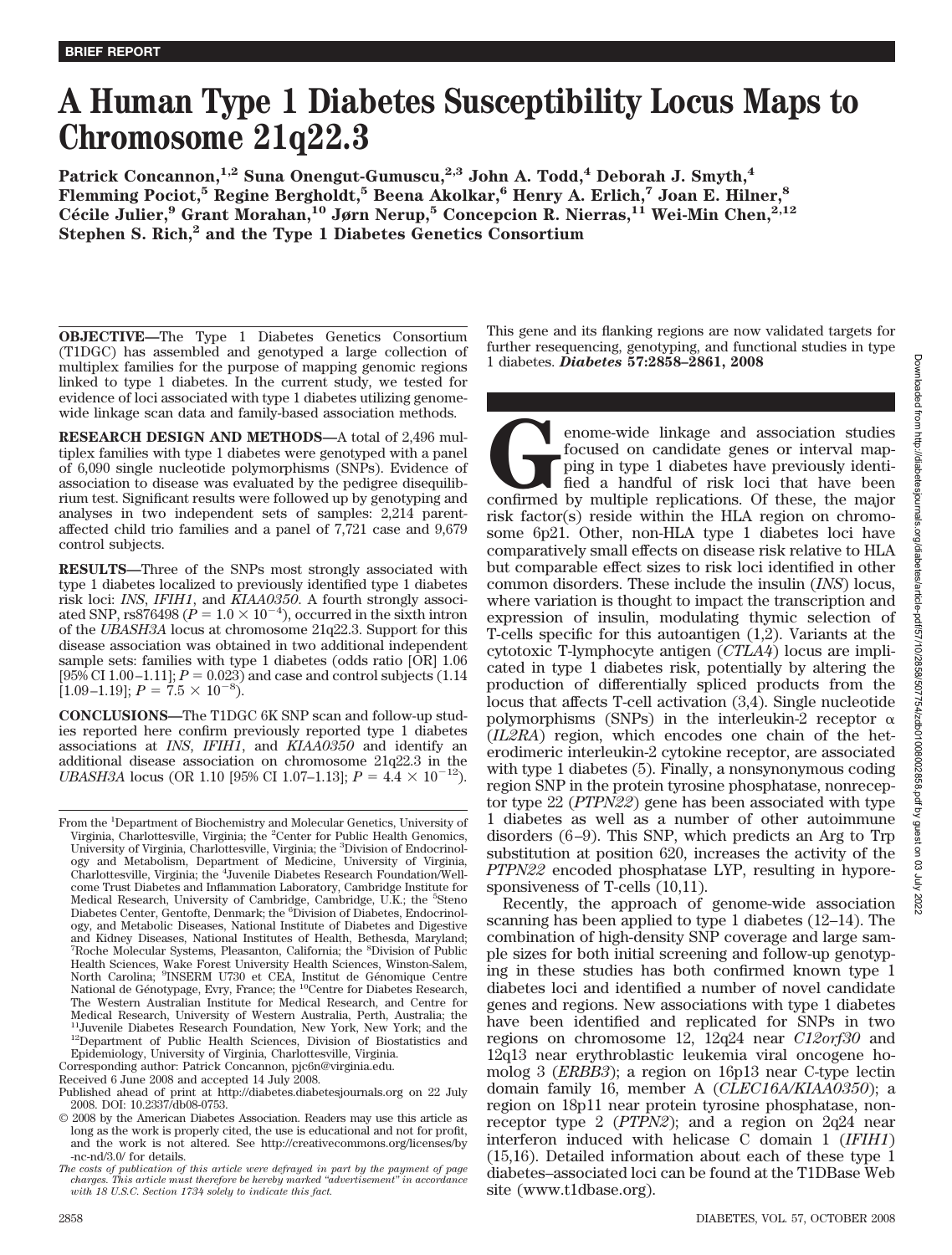Most of the non-HLA type 1 diabetes risk loci are characterized by ORs in the 1.15–1.3 range, and despite the recent increase in the number of such loci identified and confirmed, it is unlikely that these known loci can account for all of the genetic risk for type 1 diabetes (15). Therefore, in the current study, we took advantage of a recently completed genome-wide scan for linkage in multiplex families with type 1 diabetes to explore whether alleles at any of the 6,090 SNPs genotyped displayed evidence of association with type 1 diabetes.

# **RESEARCH DESIGN AND METHODS**

Families used for initial screening were selected from nine different sources: the four Type 1 Diabetes Genetics Consortium (T1DGC) networks (Asia-Pacific  $[n = 228]$ , Europe  $[n = 585]$ , North America  $[n = 370]$ , and the U.K.  $[n = 124]$ ), the Diabetes U.K. Warren Repository  $(n = 429)$ , the Human Biological Data Interchange repository  $(n = 424)$ , the Joslin Diabetes Center  $(n = 112)$ , the Steno Diabetes Center  $(n = 146)$ , and Sardinia  $(n = 78)$ . Details on recruitment sites and the numbers of families contributed for each of the T1DGC networks are accessible from the public side of the T1DGC Web site (www.t1dgc.org). Minimum entry criteria for families included the presence of at least one affected sibling pair, and availability of one or both biological parents was preferred. Eligibility requirements for affected individuals included documented type 1 diabetes with onset earlier than 35 years of age, insulin use within 6 months of diagnosis, and the absence of any concomitant disease or disorder associated with diabetes. In total, 2,496 families were genotyped. Both parents were available for 72.9% of families; 18.8% had only a single parent. Most families (91.7%) had exactly two affected full siblings; 4.1% had three and 0.3% had four or more affected siblings. The remaining families had pairs that were either incomplete or were half siblings.

The family replication set of samples consisted of 2,214 parent-affected child trio families derived from two sources. The Genetics of Kidneys in Diabetes (GoKinD) study of diabetic nephropathy contributed 578 families. Affected offspring in these families had type 1 diabetes diagnosed before 31 years of age, had initiated insulin therapy within 1 year of diagnosis, and had continued insulin treatment uninterrupted since initiation. The remaining 1,636 families were selected from the Danish Society of Childhood Diabetes and were all of Danish Caucasoid origin. Probands in these families were diagnosed with type 1 diabetes before 15 years of age and had continued insulin treatment since diagnosis. The case-control replication set consisted of 17,400 subjects, including 7,721 type 1 diabetic case subjects recruited as part of the Juvenile Diabetes Research Foundation International/Wellcome Trust British case collection and 9,679 control subjects from the British 1958 Birth Cohort and the Wellcome Trust Case Control Blood Service (13,17).

**Genotyping.** Families included in the original genome-wide linkage scan were all genotyped at the Center for Inherited Disease Research using the Illumina Human Linkage-12 Genotyping Beadchip consisting of 6,090 SNPs. Genotyping of SNP rs876498 in replication samples was performed using an Eclipse genotyping assay (Nanogen). As quality control for accuracy of this assay, a blinded resampling and genotyping of 366 families with type 1 diabetes from the initial genome-wide scan was performed.

**Statistical analysis.** Before statistical genetic analyses, genotype data were evaluated for Mendelian errors using PedCheck (18). PREST (19) was used to estimate the likelihood of each specified relationship in pedigrees given the genotyping information. Based on these analyses, 43 families were removed from further analysis due to the presence of a duplicate family, a duplicate sample within the family, nonresolvable family errors, or missing genotype information. Allelic association with type 1 diabetes within multiplex families was assessed using the pedigree disequilibrium test (PDT) (20), which provides a valid test of association in the presence of linkage in families with multiple affected individuals. The PDT examines the discrepancy between the alleles of heterozygote parents and those transmitted to affected offspring, as well as the allelic difference between affected and unaffected siblings. Both PDT-SUM and PDT-AVE tests (21) were carried out. Because these tests are asymptotically equivalent, the PDT-AVE test, in which counts of trios and pairs for each pedigree are weighted, is primarily reported here. PLINK (v.1.02) (22) was used to assess allelic association to type 1 diabetes in trio families, via the transmission/disequilibrium test (23), and in case-control samples. A logistic regression model was used to estimate effect sizes, with familial correlations being taken into account by the generalized estimating equation method (24).

To combine results of the original genome scan and those of follow-up studies, a weighted *Z* score– based fixed effects meta-analysis method was used. In brief, a *Z* statistic summarizing the magnitude of the *P* value for

TABLE 1 PDT results from 6K SNP scan at  $P < 0.001$ 

| Chromosome     | <b>SNP</b> | Position* | $\boldsymbol{P}$     | Locus†          |
|----------------|------------|-----------|----------------------|-----------------|
| 11             | rs1004446  | 2126719   | $2.5 \times 10^{-9}$ | <b>INS</b>      |
| $\overline{2}$ | rs1990760  | 162949558 | $4.1 \times 10^{-5}$ | <b>IFIH1</b>    |
| 16             | rs887864   | 11066386  | $7.1 \times 10^{-5}$ | <b>KIAA0350</b> |
| 21             | rs876498   | 42714896  | $1.0 \times 10^{-4}$ | <b>UBASH3A</b>  |
| 11             | rs2076837  | 14931161  | $2.5 \times 10^{-4}$ |                 |
| 10             | rs877783   | 72985946  | $3.6 \times 10^{-4}$ |                 |
| $\overline{2}$ | rs6767     | 5021488   | $4.4 \times 10^{-4}$ |                 |
| 10             | rs942434   | 7277013   | $5.8 \times 10^{-4}$ |                 |
| 6              | rs169679   | 28964551  | $6.1 \times 10^{-4}$ | HLA             |
| 22             | rs885978   | 17572780  | $6.4 \times 10^{-4}$ |                 |
| $\overline{2}$ | rs1504     | 36977669  | $6.8 \times 10^{-4}$ |                 |
| 5              | rs860732   | 179360006 | $7.0 \times 10^{-4}$ |                 |
| 6              | rs1011094  | 28883961  | $7.9 \times 10^{-4}$ | HLA             |
| 7              | rs1543851  | 64250422  | $8.4 \times 10^{-4}$ |                 |
| 8              | rs1872283  | 107880067 | $9.0 \times 10^{-4}$ |                 |
| 3              | rs353087   | 15165591  | $9.9 \times 10^{-4}$ |                 |

\*Nucleotide position on indicated chromosome; †most proximal locus to indicated SNP.

association and direction of effect was generated for each study. An overall *Z* statistic was then computed as a weighted average of the individual statistics, and a corresponding *P* value for that statistic was computed. The weights were proportional to the square root of the number of individuals in each study and scaled such that the squared weights summed to 1. For the meta-analysis of the effect size, the inverse variance was used as the weight for each study.

#### **RESULTS**

After data cleaning, PDT was performed on the data from 5,943 markers genotyped in the family collection. Table 1 lists all SNPs with  $P < 0.001$  in this analysis. Only a single marker, rs1004446, displayed evidence of association with type 1 diabetes at a genome-wide significance level (*P*  $2.5 \times 10^{-9}$ ). This SNP is located in the *INS-IGF2* region on chromosome 11p15 and has previously been reported to be associated with type 1 diabetes (14). Indeed, among the 16 SNPs listed in Table 1, 5 corresponded to previously confirmed type 1 diabetes loci identified through genomewide scanning: rs1004446 (*INS-IGF2*), a nonsynonymous coding SNP rs1990760 (*IFIH1*), rs887864 (intron 18 of *CLEC16A/KIAA0350*), and two SNPs, rs169679 and rs1011094, that flank the *HLA* region.

Given that the top three most associated SNPs (ranked by statistical significance in Table 1) correspond to confirmed type 1 diabetes risk loci, we examined the fourthranked SNP, rs876498, for which there was also substantial evidence of association with type 1 diabetes  $(P = 1.0 \times 10^{-4} \text{ for PDT-AVE test and } P = 1.0 \times 10^{-5} \text{ for}$ PDT-SUM test). Further impetus for follow-up study of this SNP came from its location within the sixth intron of the gene *UBASH3A*, which is expressed predominantly in T-cells and is involved in the regulation of signaling from the antigen receptor (25). The putative disease-associated allele was relatively common, with a minor allele frequency of 0.45 in unaffected founders. Blinded validation genotyping was carried out in 366 of the original 2,496 T1DGC families by a second methodology to confirm the initial finding. A concordance rate of 100% was observed between the original and the validation study. To confirm and extend the initial finding, rs876498 was genotyped in additional independent populations, both family based and case control (Table 2). Overall, there was highly significant evidence of association between the minor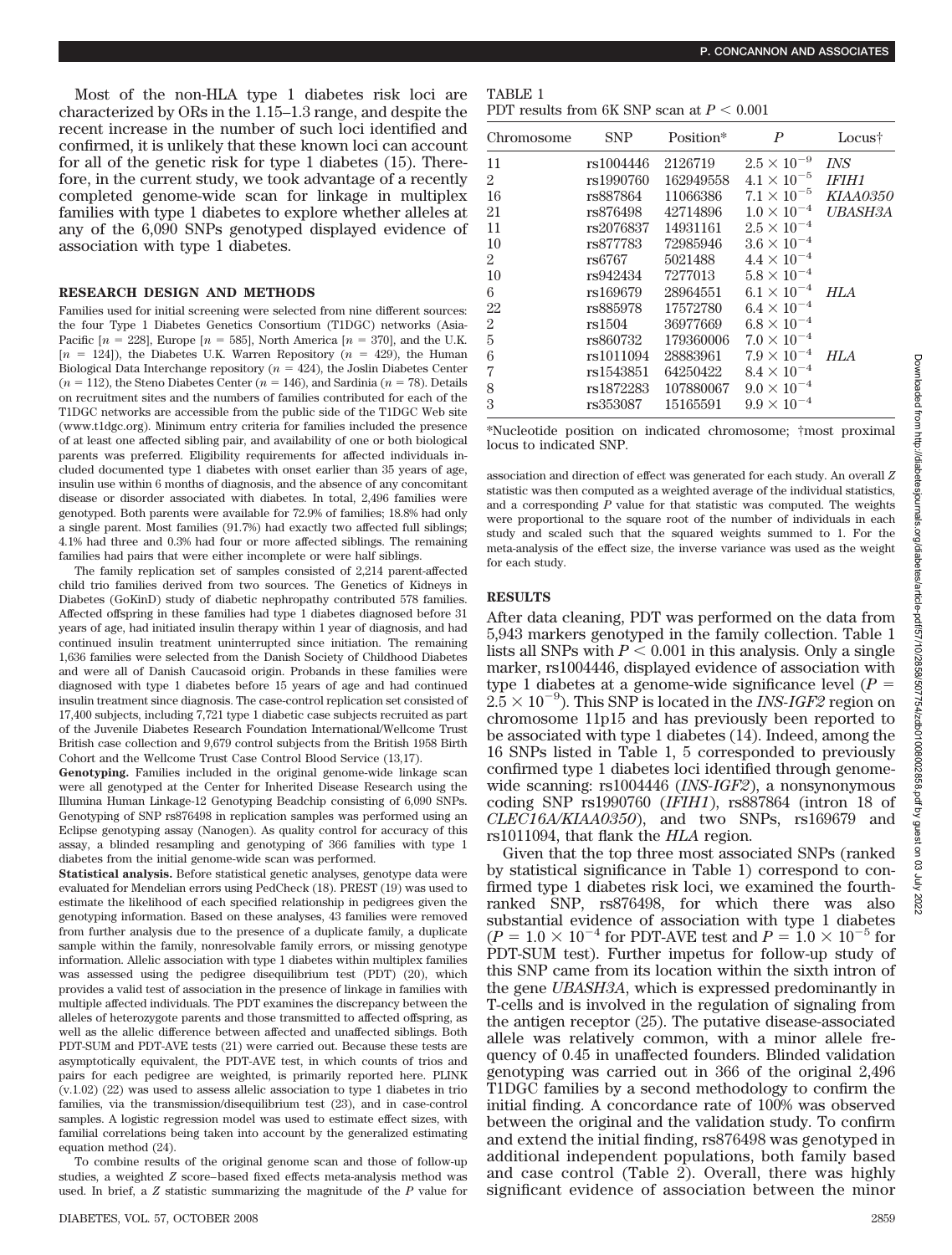### TABLE 2

Follow-up genotyping for rs876498 in families with type 1 diabetes

| Study population                                              | Effective sample size |                       | OR (95% CI)       |
|---------------------------------------------------------------|-----------------------|-----------------------|-------------------|
| Original genome scan: 2,496 ASP families                      | 6,172 trios and DSPs  | $1.0 \times 10^{-4}$  | $1.09(1.04-1.13)$ |
| Follow-up: 2,214 parent-affected child trios                  | 890 trios             | 0.023                 | $1.06(1.00-1.11)$ |
| Follow-up: 7,721 affected individuals, 9,679 control subjects | 17.400                | $7.5 \times 10^{-8}$  | $1.14(1.09-1.19)$ |
| Overall                                                       | 22.635                | $4.4 \times 10^{-12}$ | $1.10(1.07-1.13)$ |

ASP, affected sibling pair; DSPs, discordant sibling pairs.

allele at rs876498 and type 1 diabetes (OR 1.10 [95% CI 1.07–1.13];  $P = 4.4 \times 10^{-12}$ .

#### **DISCUSSION**

In the current study, we took advantage of available SNP genotyping data from a linkage study of 2,496 multiplex families with type 1 diabetes–affected sibling pairs. The ability to use family-based testing for association allowed the combined analysis of subjects selected from multiple different geographic areas while reducing concerns regarding the potential effects of population stratification. Two approaches were used as an additional check for potential heterogeneity from family collection in the nine T1DGC regions. First, a meta-analysis combining the nine individual PDT results provided a  $\check P = 2.8 \times 10^{-5}$ , the same magnitude of significance as our combined data analysis. Second, a *Q* statistic based on the association effect and SE was computed. The association heterogeneity test (*Q* 5.15, 7 d.f. [one group has missing estimates];  $P = 0.64$ ) indicates no statistically significant heterogeneity across the regions of the T1DGC data. The validness of our test for association can also be shown from the genomic control number 1.02 obtained when the whole-genome scan results were examined (26).

Although SNP coverage was extremely sparse for genome-wide association testing, an advantage was that the SNP selection in the linkage panel of markers differs from the higher density panels used in previous genome-wide association studies. Three of the top four markers, ranked by *P* value, corresponded to previously established type 1 diabetes risk loci. The fourth-ranked SNP mapped to chromosome 21q22.3; no locus associated at genome-wide significance levels with type 1 diabetes or any other autoimmune disorder has previously been mapped to this chromosome. The region had, however, been previously linked to type 1 diabetes in Scandinavian families (27), and a region  $\sim$ 10 Mb centromeric to rs876498 has been finemapped in Danish families (28). Furthermore, a type 1 diabetes risk locus on chromosome 21 might have been anticipated given the increased frequency of Downs syndrome, caused by trisomy for chromosome 21, among type 1 diabetic patients (29). The findings reported here for rs876498 were validated by a blinded 15% resample using an alternative genotyping approach and then replicated in independent sets of parent-affected child trio families and case-control subjects. These studies provide compelling evidence for association of the minor allele at this SNP, rs876498, with type 1 diabetes.

The SNP rs876498 is located within the sixth intron of a gene variously referred to as ubiquitin associated and SH3 domain containing, A (*UBASH3A*) (30), T-cell ubiquitin ligand (*TULA*) (31), and suppressor of T-cell signaling 2 (*Sts-2*) (32). Based on the available data in HapMap (release 23a), rs876498 is centrally located in a haplotype block of 14 kb contained entirely within *UBASH3A*.

Flanking genes in the region are not obvious candidates, on functional grounds, for involvement in type 1 diabetes etiology, and they include the trefoil domain containing family members *TFF1* and *TFF2*; the transmembrane serine protease *TMPRSS3*; *RSPH1,* which encodes a male meiotic metaphase chromosome associated protein; and the glycerol 3-phosphate transporter *SLC37A1*.

*UBASH3A* is expressed predominantly in T-cells, where it interacts with c-CBL through its SH3 domain and binds to ubiquitin and ubiquitylated proteins via its ubiquitinassociated domain ((25). In T-cells, it acts in part by inhibiting c-CBL–mediated downregulation of protein tyrosine kinases such as ZAP70 that are activated upon T-cell receptor stimulation (32). In this regard, *UBASH3A* is reminiscent of another identified type 1 diabetes risk locus, *PTPN22*, whose product, LYP, also interacts with c-CBL but directly downregulates some of the same protein tyrosine kinases by dephosphorylation (6,33). UBASH3A has other functions in T-cells, including participation in proapoptotic pathways (34). The functions of UBASH3A make it an appealing candidate to contribute to type 1 diabetes risk. While it may be premature to focus exclusively on this single gene based upon the present data, the significant and replicated findings of association reported here strongly suggest that a gene or genes in this region contributes to risk for type 1 diabetes.

# **ACKNOWLEDGMENTS**

This research uses resources provided by the T1DGC, a collaborative clinical study sponsored by the National Institute of Diabetes and Digestive and Kidney Diseases (NIDDK), National Institute of Allergy and Infectious Diseases (NIAID), National Human Genome Research Institute (NHGRI), National Institute of Child Health and Human Development (NICHD), and Juvenile Diabetes Research Foundation International (JDRF) and supported by U01 DK062418. Further support was provided by a grant from the NIDDK (DK46635) to P.C. and a joint JDRF and Wellcome Trust grant to the Diabetes and Inflammation Laboratory at Cambridge, which also received support from the National Institute for Health Research Cambridge Biomedical Centre.

#### **REFERENCES**

- 1. Vafiadis P, Bennett ST, Todd JA, Nadeau J, Grabs R, Goodyer CG, Wickramasinghe S, Colle E, Polychronakos C: Insulin expression in human thymus is modulated by INS VNTR alleles at the IDDM2 locus. *Nat Genet* 15:289 –292, 1997
- 2. Pugliese A, Zeller M, Fernandez A Jr, Zalcberg LJ, Bartlett RJ, Ricordi C, Pietropaolo M, Eisenbarth GS, Bennett ST, Patel DD: The insulin gene is transcribed in the human thymus and transcription levels correlated with allelic variation at the INS VNTR-IDDM2 susceptibility locus for type 1 diabetes. *Nat Genet* 15:293–297, 1997
- 3. Nistico L, Buzzetti R, Pritchard LE, Van der Auwera B, Giovannini C, Bosi E, Larrad MT, Rios MS, Chow CC, Cockram CS, Jacobs K, Mijovic C, Bain SC, Barnett AH, Vandewalle CL, Schuit F, Gorus FK, Tosi R, Pozzilli P,